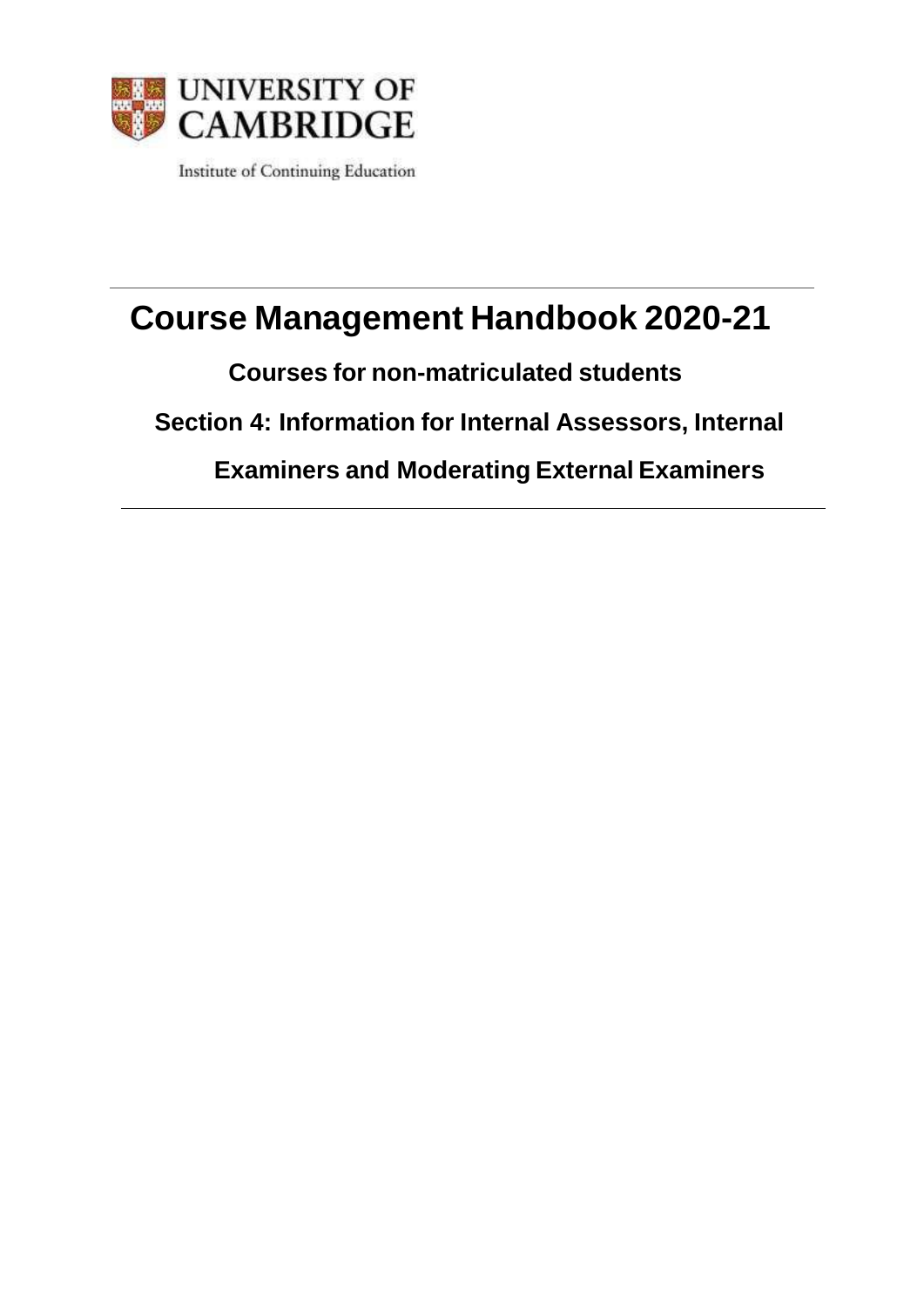# **Contents**

| Assessment procedures for undergraduate and postgraduate Certificates and Diplomas and |
|----------------------------------------------------------------------------------------|
|                                                                                        |
|                                                                                        |
|                                                                                        |
|                                                                                        |
|                                                                                        |
|                                                                                        |
|                                                                                        |
|                                                                                        |
|                                                                                        |
|                                                                                        |
| Briefing and information for Moderating External Examiners and Internal Examiners 8    |
|                                                                                        |
|                                                                                        |
| Reports of Internal Assessors, Moderating External Examiners and Internal Examiners  9 |
|                                                                                        |
|                                                                                        |
| Appendix 1 - Studying at different academic levels: level descriptors  11              |
| Appendix 2 - Marking scale for termly units and courses at undergraduate level 12      |
| Appendix 3 - Marking scale for termly units and courses at postgraduate level 13       |
| Appendix 4 - Terms of Reference: Academic Policy and Operations Committee 14           |
| Appendix 5 - Cover Sheet for Moderating External Examiner's Report 17                  |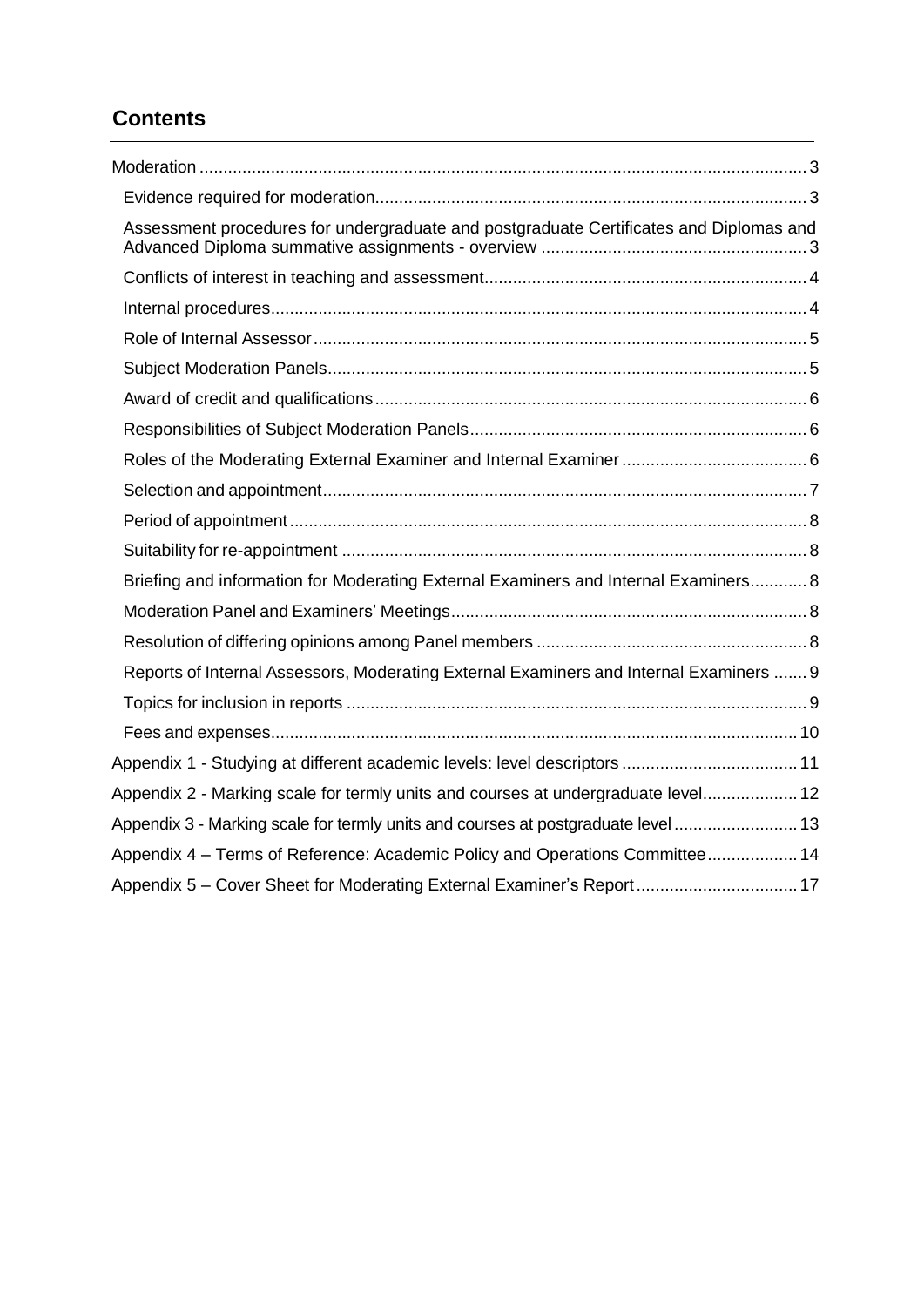# <span id="page-2-0"></span>**Moderation**

- 1. Moderation is the setting and marking of assignments and the implementation of the marking scheme in relation to established standards to ensure consistency of marking assessment. For level descriptors and undergraduate and postgraduate marking scales please see **[Appendices 1,](#page-10-0) 2 and 3**.
- 2. The quality of assessed work submitted by students on award-bearing courses is assured by internal and external moderation. The annual reports of the Moderating External Examiners are considered by ICE and are sent to the University's Vice-Chancellor's office.

#### <span id="page-2-1"></span>**Evidence required for moderation**

- 3. Tutors (or in some instances, Course Directors) are responsible for assessing all work submitted by the students on their course, whatever the level. They are required to mark assignments using the relevant learning outcomes, the academic criteria and marking scales set out in the ICE Handbooks and to provide clear and helpful feedback to students on their performance. In the case of non-written assessment and oral assessment, Tutors are asked to provide a report on the class-based activities undertaken and submit appropriate documentary evidence, such as students' notes, hand-outs and presentations, and give details of the criteria used to assess students.
- 4. When group-based assessment methods are employed, Tutors are asked to ensure that the contribution of individual students can be identified accurately and assessed. Guidance on appropriate methods of assessment is available to Tutors from their Academic Directors. Oral presentation cannot provide the sole, or indeed principal, method of assessment throughout an award-bearing course.

#### <span id="page-2-2"></span>**Assessment procedures**

- 5. The assessment procedure for undergraduate and postgraduate certificates and diplomas and Advanced Diploma summative assignments is outlined below:
	- i) The Tutor assesses the work and provides feedback once the submission deadline has passed. Postgraduate assignments and Advanced Diploma dissertations are double marked (see section 3 of Course Management Handbook).
	- ii) Once a Tutor has assessed all of the work, the Internal Assessor (if applicable) will review a sample of each Tutor's marking to ensure appropriateness (e.g. it is in the right marking band). They **do not** assess the work. The sample should include, where possible, at least three pieces of work across the ability range, and all failed work.
	- iii) If the Internal Assessor is content with the sample of students' work, the Tutor feedback and the provisional marks are made available to students in the Virtual Learning Environment (VLE) within three weeks of the assignment submission deadline.
	- iv) If the Internal Assessor believes the assessment sample to have been marked incorrectly, the rest of the cohort's work should be looked at in discussion with the Tutor, though there is no assumption that the Internal Assessor's judgement is superior to that of the Tutor. It is important that individual students' marks are not changed simply by virtue of being in the sample.
	- v) Once the results of the discussion have been agreed between the Internal Assessor and the Tutor, a note of the agreed marks should be sent to the Head of Academic Centre Administration for release to the students.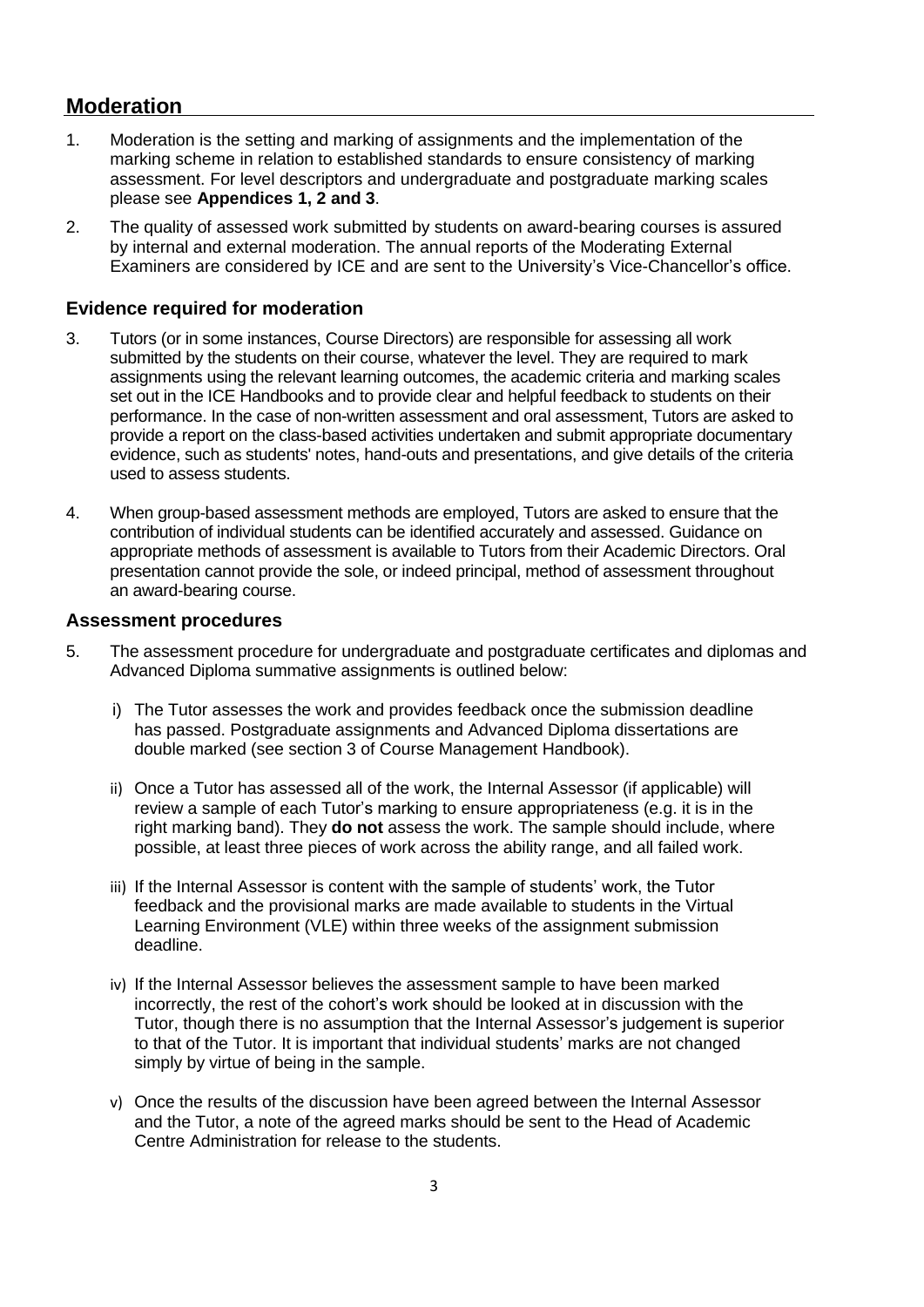- vi) The Internal Examiner looks at a sample of the whole cohort's work to ensure comparability with cognate Faculty standards.
- vii) The Moderating External Examiner looks at a sample of the whole cohort's work to ensure comparability with external standards.
- viii)The Subject Moderation Panel reviews the comments of the Internal Assessor (where applicable), Internal Examiner and Moderating External Examiner and discusses whether to approve the recommended marks or to adjust thresholds. The decisions of the Mitigating Circumstances Committee should be noted at this point. For Mitigating Circumstances Committee guidance and Terms of Reference please see Section 3 of the Course Management Handbook.
- ix) The final course mark is calculated based on approved marks, less any penalties incurred by students (for example, for late submission which has not been mitigated).
- x) The Head of Academic Centre Administration submits a report to the Academic Policy and Operations Committee, giving the Subject Moderation Panel's final unit and course marks and the recommendation of awards. APOC approves the final marks which are then released to students.

#### <span id="page-3-0"></span>**Conflicts of interest in teaching and assessment**

- 6. The Head of Academic Centre Administration should be informed of a conflict of interest as soon as possible. Anyone who has a relationship (e.g. family, neighbour, business associate) with the person being assessed should, where possible, not assess or moderate the cohort in which the conflict arises. As soon as a conflict of interest becomes apparent, an alternative assessor should be identified. Any impact on the workload of the Tutor(s) will be considered by the Director of Academic Centres (or delegate) with appropriate changes made to contracts and payment.
- 7. Tutors are advised that there is no need to make alternative teaching arrangements, however, it may be advisable to let the cohort know about the relationship.
- 8. Where it is impractical to make alternative assessment arrangements, or where it is important that the person teaching the course is involved in assessment, the Course Director should discuss arrangements with the Director of Academic Centres (or delegate).
- 9. All conflicts of interest should be declared and recorded at the start of relevant committee meetings.

#### <span id="page-3-1"></span>**Internal procedures**

- 10. Samples of work assessed by the Tutor will be sent to the Institute's subject specialist in the relevant discipline who will act as Internal Assessor if:
	- $\bullet$  the course is in its first iteration:
	- the Tutor has not previously marked for ICE:
	- the course has not been internally assessed for 3 years.
- 11. The sample will contain at least three pieces of student work across the ability range. All failed work is included in the sample. The Internal Assessor will also be given the opportunity to review assignment resubmissions due to academic misconduct or a mitigating circumstances claim.
- 12. Internal Assessors are required to prepare a brief moderation report to be sent to the Tutor within 2 working days of receiving the samples of work. A template report and instructions will be provided by the course administration team.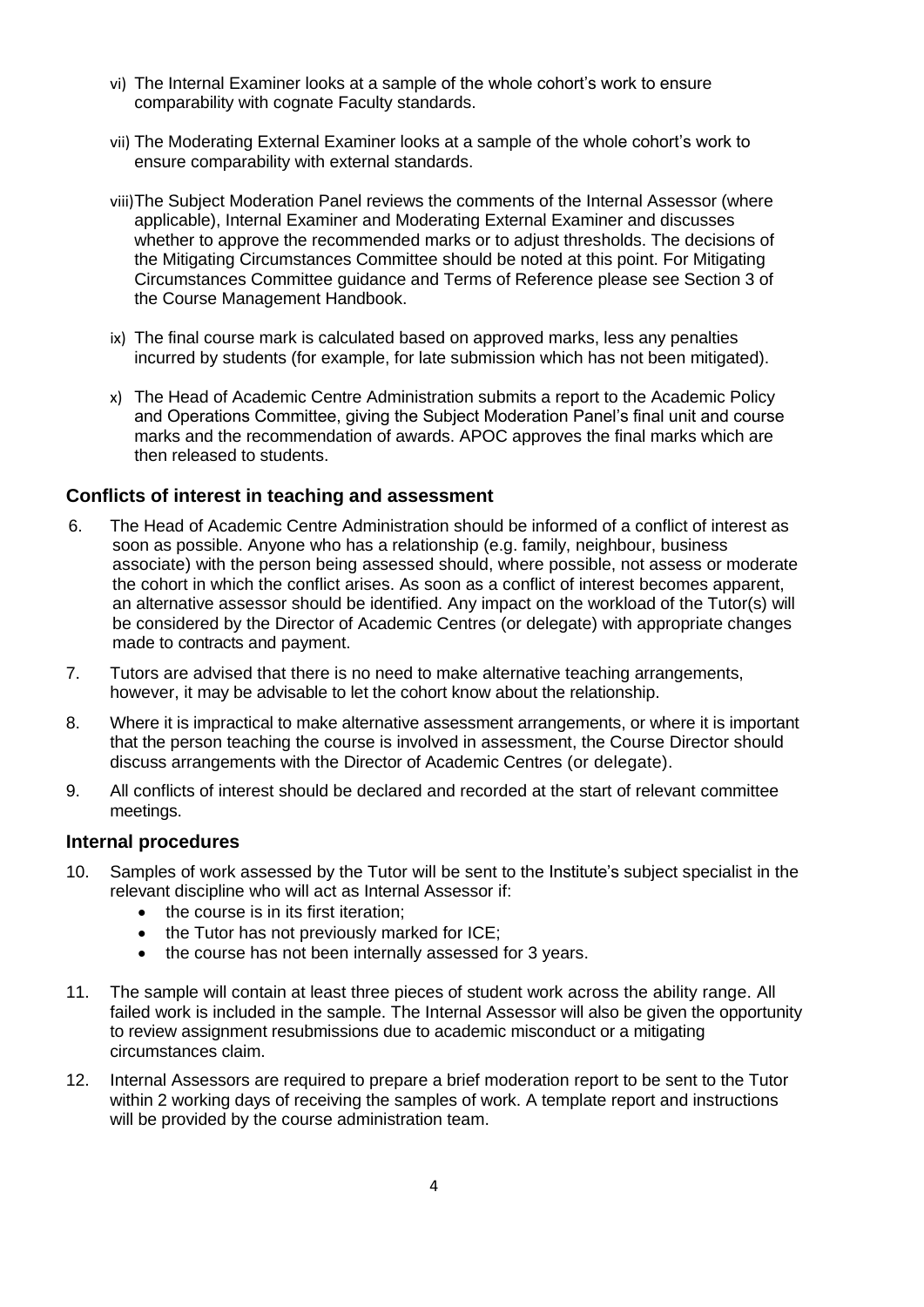## <span id="page-4-0"></span>**Role of Internal Assessors**

- 13. The Internal Assessor is normally a member of the Institute's academic staff in the relevant discipline. Where no internal member of staff is available, a member of the University's staff in the relevant discipline or a member of the Institute's approved Tutor Panel will be asked to act as Internal Assessor.
- 14. The responsibilities of the Internal Assessor/Acting Internal Assessor are to:
	- consider the samples of work submitted and ensure that the standard achieved by students is consistent with the stated level of the course;
	- provide a brief report on the work submitted that provides feedback to the Tutor on the comments provided to the student and the marking process. The report is shared with the Tutors and considered by the relevant Subject Moderation Panel.
	- It is not the role of the Internal Assessor to amend marks, but to highlight any discrepancies for discussion with the Tutor. Should marks need to be amended in the sample, the Internal Assessor will then be required to review all work in the unit.

#### **Role of the Internal Assessor for Advanced Diploma dissertation marking**

- 15. For the marking of Advanced Diploma dissertations only, the Internal Assessor acts as a second marker and marks the dissertation at the same time as the Supervisor. The Supervisor and Internal Assessor both complete and return to the Head of Academic Centre Administration separate dissertation feedback forms, though only the Supervisor annotates the assignment.
- 16. Once both forms have been received by the Head of Academic Centre Administration, the Supervisor and Internal Assessor receive both dissertation feedback forms and are asked to discuss and agree a reconciled mark and produce between them a single dissertation feedback form combining their feedback. Once completed, the final agreed dissertation feedback form and reconciled mark are returned to the Head of Academic Centre Administration and written feedback is provided to the student.
- 17. In cases where the assessors are unable to reconcile a mark they should contact the Head of Academic Centre Administration who will arrange for a third marker.

#### **Course materials made available to the Internal Assessor**

- 18. The course material made available to the Internal Assessor for consideration consists of:
	- the syllabus for each course;
	- sample of student work as described above;
	- evidence of Tutor feedback to students;
	- a report from the course Tutor, including recommendations relating to the assessment of assignments.
- 19. The Internal Assessor is required to return the report as soon as possible and **within 2 working days** of being notified by the Head of Academic Centre Administration that the moderation material is available within the ICE VLE.
- 20. A student whose assignment, in the opinion of the Tutor and Internal Assessor, does not meet the required standard to pass the course, may be offered the opportunity to resubmit (see the resubmission policy in section 3 of the Course Management Handbook).

#### <span id="page-4-1"></span>**Subject Moderation Panels**

21. Moderation and examination at all levels are undertaken by Subject Moderation Panels – see Responsibilities of Subject Moderation Panels below. These relate to a single subject or a group of cognate subjects. Each Panel would normally be composed of the Internal Assessor in the subject (if relevant), a Moderating External Examiner and a moderator from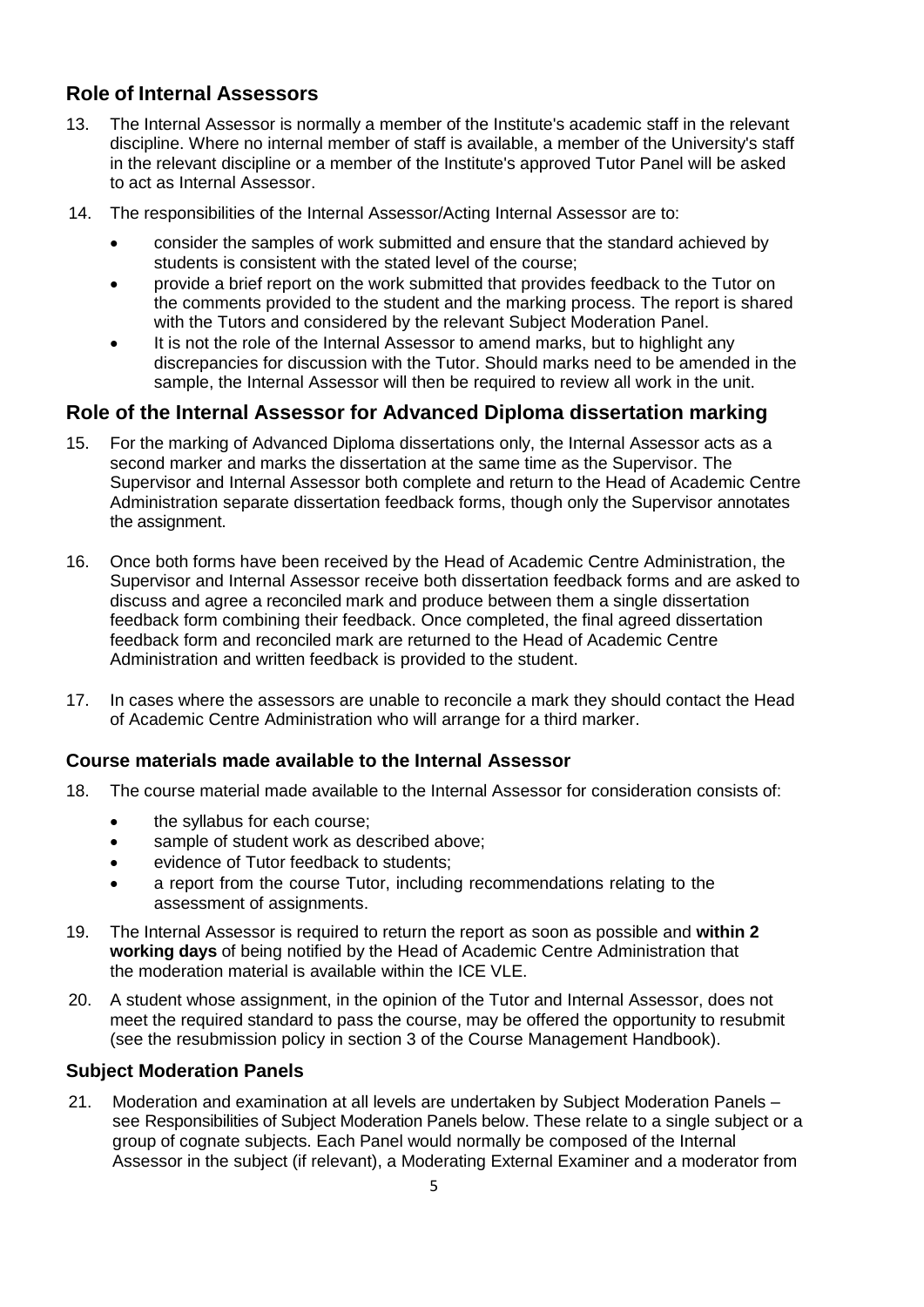within the University (Internal Examiner). The Panel is chaired by the Director of Academic Centres or his/her nominee. If the Internal Examiner is not a member of the cognate Faculty, the cognate Faculty may be represented on the Panel. A member of the course administration team services the Panel.

- 22. The Subject Moderation Panels normally meet once a year. The moderation sample contains at least three pieces of student work across the ability range from each unit. All failed work is included in the sample and assignment resubmissions are made available to the Panel.
- 23. The Subject Moderation Panels may be asked for their comments on programme specifications at their annual meeting and any points raised will be considered by ICE and appropriate action taken.

#### <span id="page-5-0"></span>**Award of credit and qualifications**

- 24. All Subject Moderation Panels' recommendations are submitted to ICE's Academic Policy and Operations Committee. The award of the qualification is made by the University of Cambridge, through delegated authority from ICE's Strategic Committee.
- 25. A student's course mark is based on the unit marks and any penalties applied to the assignment marks as outlined in the Student Handbook. The student's transcript shows the unit marks as well as the overall course mark.

#### <span id="page-5-1"></span>**Responsibilities of Subject Moderation Panels**

- 26. The responsibilities of the Subject Moderation Panels are to:
	- consider and comment on the level of work achieved and the appropriateness of the teaching and assessment methods used, to evaluate and compare the standards of individual courses within the subject range and compare the standard achieved with that of other higher education providers elsewhere in the country;
	- consider a moderation sample containing at least three pieces of student work (where available) from each unit across the ability range;
	- consider all failed work. Assignment resubmissions are also made available;
	- consider the application of the assessment scale in relation to student work and reports from the Internal Assessor;
	- note the recommendations of the Mitigating Circumstances Committee and receive information about the context in which these decisions are made;
	- refer to the Chair for resolution of any disagreements relating to the award of marks;
	- prepare a report and recommendations in relation to the achievement of awards for consideration by the Academic Policy and Operations Committee;
	- consider any report or comment referred back from ICE's Academic Policy and Operations Committee or from the Moderating External Examiner via the Director of Academic Centres;
	- request reports on the implementation of any general recommendations the Subject Moderation Panel has made, and on feedback to Tutors;
	- review as requested the appropriateness of each programme specification referring any points arising to ICE for further consideration and appropriate action.

#### <span id="page-5-2"></span>**Roles of the Moderating External Examiner and Internal Examiner**

- 27. The main functions of the Moderating External Examiner and the Internal Examiner relate to ensuring comparability and consistency of standards, fairness of assessment procedures and application of the assessment scale at a standard appropriate to the level of the qualification.
- 28. The Moderating External Examiner and the Internal Examiner must be in a position to take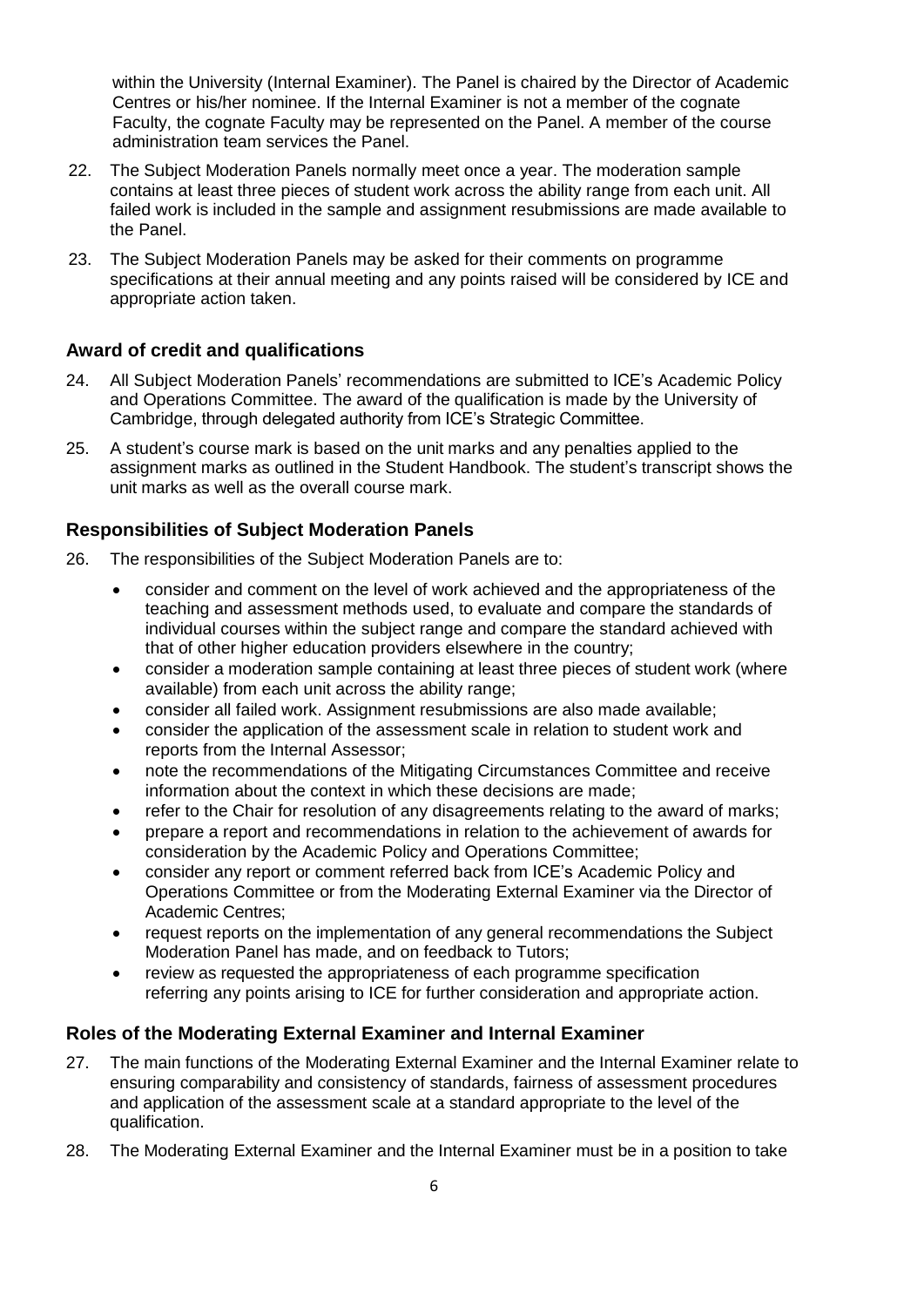an independent and critical view of the courses they are moderating.

#### <span id="page-6-0"></span>**Selection and appointment**

- 29. Moderating External Examiners shall not hold a University of Cambridge office, or a Fellowship or some office or post in a College, and should not teach any course of instruction which forms part of the teaching programme.
- 30. Former members of staff of the University shall not be eligible to become Moderating External Examiners until at least five years have passed since their departure.
- 31. Retirees can be considered provided they have sufficient evidence of continuing involvement in the academic area in question.
- 32. Reciprocal arrangements between examiners from Cambridge institutions and other institutions should be avoided, wherever possible.
- 33. An examiner being succeeded by another from the same institution should also be avoided and no more than one Moderating External Examiner for an examination should be appointed from the same institution;
- 34. Those appointed should normally be persons of seniority and must certainly have appropriate experience and/or knowledge and the ability to command respect in the subject.
- 35. In certain circumstances, it is appropriate that persons from outside the higher education system, e.g. from industry or the professions, be invited to act as Moderating External Examiners.
- 36. Internal Examiners shall be members of the University experienced in teaching within the relevant discipline.
- 37. To avoid potential conflicts of interest, Moderating External Examiners should not be appointed if they are covered by any of the following categories:
	- near relative of a member of staff or student involved with the programme of study or of an examiner on a cognate course in the institution;
	- anyone closely associated with the sponsorship of students on the course, or closely associated with placements or training;
	- anyone required to assess colleagues who are recruited as students to the programme of study;
	- anyone in a position to influence significantly the future of students on the programme of study; or
	- anyone who has been directly involved as an external member of a validation panel for the programme.
- 38. Any conflict of interest on the part of a Moderating External Examiner or Internal Examiner should be declared to the Head of Academic Centre Administration or the Chair of the Subject Moderation Panel as soon as it becomes apparent.
- 39. Every Moderating External Examiner will be expected to have:
	- competence and experience in the field covered by the course;
	- academic qualifications/professional qualifications to at least the level of the qualification being externally examined;
	- experience of setting examinations and running assessment procedures (either externally or internally);
	- familiarity with the standard to be expected of students in the course to be examined;
	- fluency in English;
	- met the criteria set out by professional and accrediting bodies;
	- awareness of modern developments in the design and delivery of the flexible curriculum;
	- expertise in the enhancement of the student experience;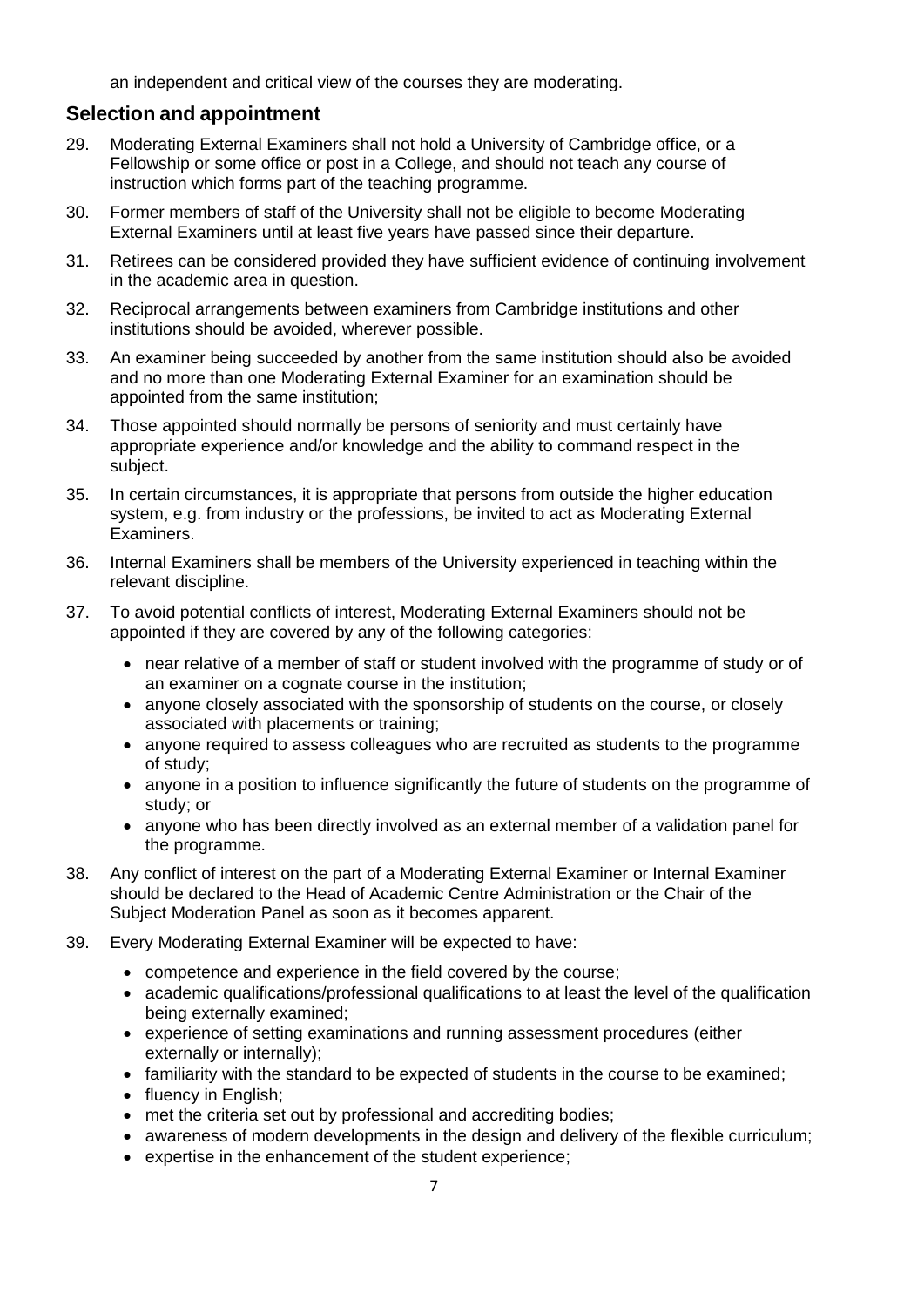- appropriate right to work in the UK if from an overseas institution.
- 40. Summary of points to consider when appointing Moderating External Examiners, as agreed by the Academic Operations and Policy Committee:
	- Has the nominee acted as an external or internal examiner for ICE within the past five years?
	- Has the nominee been a Tutor for ICE in any capacity within the past five years?
	- Has the nominee been a UTO in the last five years?
	- Does the nominee have a close professional, contractual or personal relationship with a member of staff or student on the programme?
	- Does the nominee work in the same institution as the previous examiner?

#### <span id="page-7-0"></span>**Period of appointment**

- 41. Moderating External Examiners are formally appointed by the Institute's Academic Policy and Operations Committee. Appointments are for one year in the first instance and may be extended for up to a further two years, renewable annually. Renewal of appointment will always be dependent upon satisfactory attendance at meetings and the completion and submission of written reports by the Moderating External Examiner. In exceptional circumstances a case may be made to the Academic Policy and Operations Committee to appoint a Moderating External Examiner for a fourth consecutive year.
- 42. Internal Examiners are appointed annually by the Academic Policy and Operations Committee, and may be re-appointed at the discretion of the nominating body.

#### <span id="page-7-1"></span>**Suitability for re-appointment**

43. The Institute's Academic Policy and Operations Committee should review the conduct of Moderating External Examiners and Internal Examiners before nominating them for reappointment. In particular it should bear in mind the requirements for the submission of appropriate reports for quality assurance and public reporting requirements. The Committee may choose not to re-appoint a Moderating External Examiner or Internal Examiner who has not fulfilled his/her reporting duties or attendance at meetings.

#### <span id="page-7-2"></span>**Briefing and information for Moderating External Examiners and Internal Examiners**

- 44. On appointment, Moderating External Examiners and Internal Examiners will be sent the following documents:
	- A letter of appointment;
	- A copy of the relevant sections of ICE's 'Course Management Handbook' for nonmatriculated students;
	- Details of the course/s which they have been appointed to examine or moderate. These will include course guides which list expected learning outcomes and methods of assessment and the reading list;
	- Other relevant material.

#### <span id="page-7-3"></span>**Moderation Panel and Examiners' Meetings**

45. Moderating External Examiners, Internal Examiners and Internal Assessors are expected to be present at meetings of Subject Moderation Panels or Examiners' meetings, unless there are exceptional circumstances. These meetings are normally annual to facilitate review of the previous year.

#### <span id="page-7-4"></span>**Resolution of differing opinions among Panel members**

46. Subject Moderation Panels should normally be able to resolve differences of opinion through discussion. If it is necessary to take a vote, and this still does not resolve the issue, the final decision will be the responsibility of the Chair of the Panel.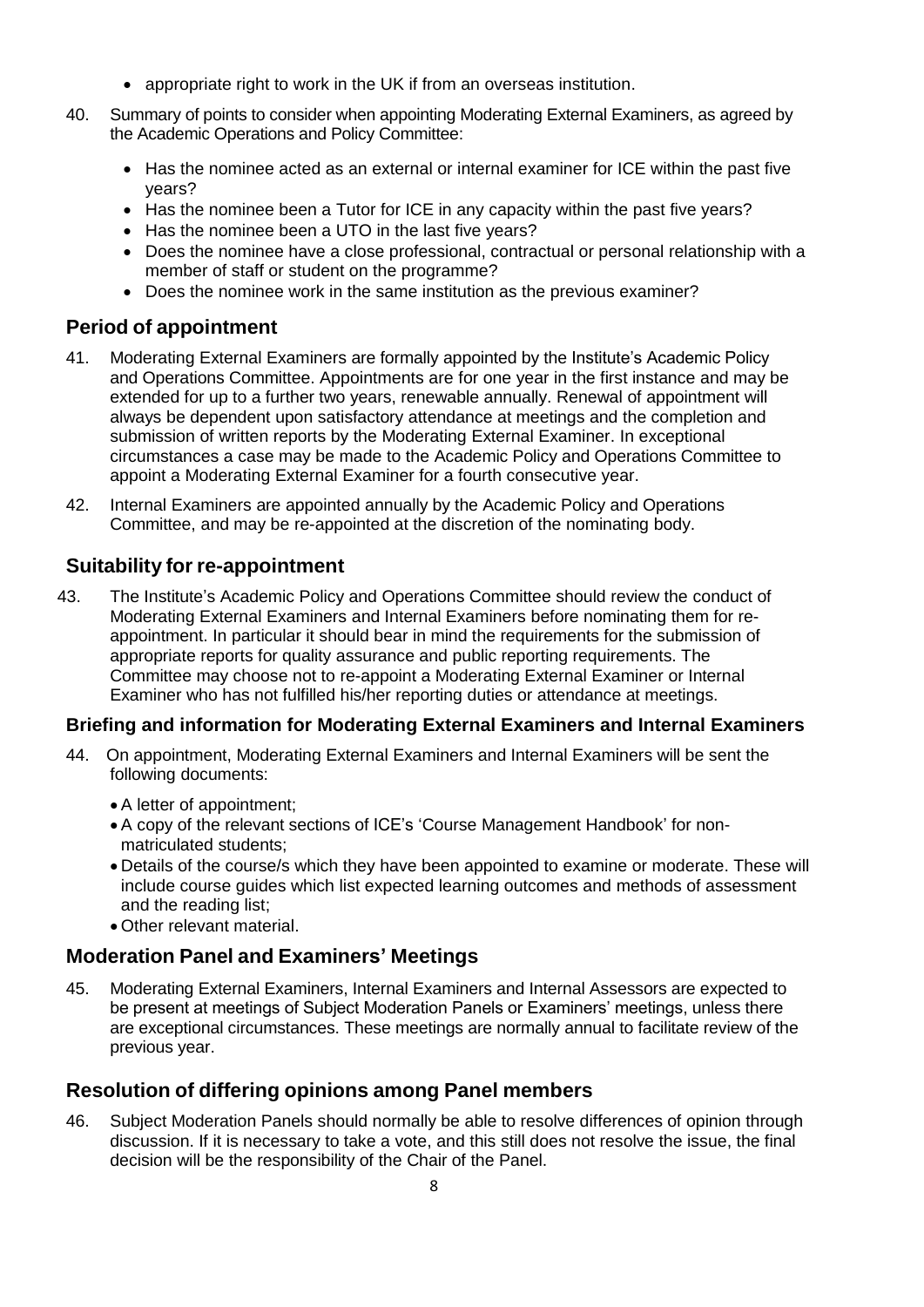#### <span id="page-8-0"></span>**Reports of Internal Assessors, Moderating External Examiners and Internal Examiners**

- 47. Internal Assessors, where used, are required to submit a brief report on each unit within their specific subject areas for consideration by the Subject Moderation Panel.
- 48. Moderating External Examiners should submit a report on the course, considering each termly unit where appropriate, to the Head of Academic Centre Administration prior to the Subject Moderation Panel meeting. Topics for inclusion in the report are detailed below.
- 49. The report of the Internal Examiner should consider each termly unit, where appropriate, and submit the report to the Head of Academic Centre Administration prior to the Subject Moderation Panel meeting. Topics for inclusion in the report are detailed below.
- 50. If the Internal Examiner and Moderating External Examiner's reports refer to the work of individual students, a student identifier should be used to maintain students' anonymity. Principally, comments should apply to the whole course. Please note that the above reports will be made available to students if subject to a Subject Access Request under data protection legislation.
- 51. The Moderating External Examiner is also required to submit a written report with completed coversheet (**[Appendix](#page-16-0) 5**) within two weeks of the annual Subject Moderation Panel meeting. The report should refer to all the courses reviewed by the Panel during the year and should be submitted to the Vice-Chancellor's Office who will confirm receipt and send a copy to the Quality Governance team at ICE. The report is then passed onto the Director of Academic Centres, the appropriate Academic Director and the Head of Academic Centre Administration to facilitate payment.
- 52. The annual Moderating External Examiner report will be made available, in full, to all students on the course, with the sole exception of any confidential report which may be made to the Vice-Chancellor. Therefore, reports should be written in a form that avoids discussion of individual candidates by name or number. If a student identifier is included, this needs to be redacted. The Report is made available to students on the course via the ICE VLE.
- 53. The Moderating External Examiner's annual report is considered by the Academic Director and a draft response is prepared for approval by the Academic Policy and Operations Committee. Once approved the Quality Governance team send the response to the Moderating External Examiner, copying in the Vice Chancellor's Office.
- 54. The Institute's responses to the Moderating External Examiner's reports are made available to the General Board's Education Committee (via EQPO) and posted on the course VLE alongside the Moderating External Examiner's Report.
- 55. Any actions from the General Board's Education Committee will be followed up by the Education Quality and Policy Office and ICE.

#### <span id="page-8-1"></span>**Topics for inclusion in reports**

- 56. Moderating External Examiners and Internal Examiners are asked in their reports to comment on the topics  $(i) - (v)$  below and subsequent topics where applicable:
	- (i) the extent to which standards are appropriate for the relevant level of study or award;
	- (ii) the extent to which standards are comparable with similar programmes in other UK institutions with which they are familiar;
	- (iii) the extent to which processes for assessment and the determination of awards are sound and fairly conducted;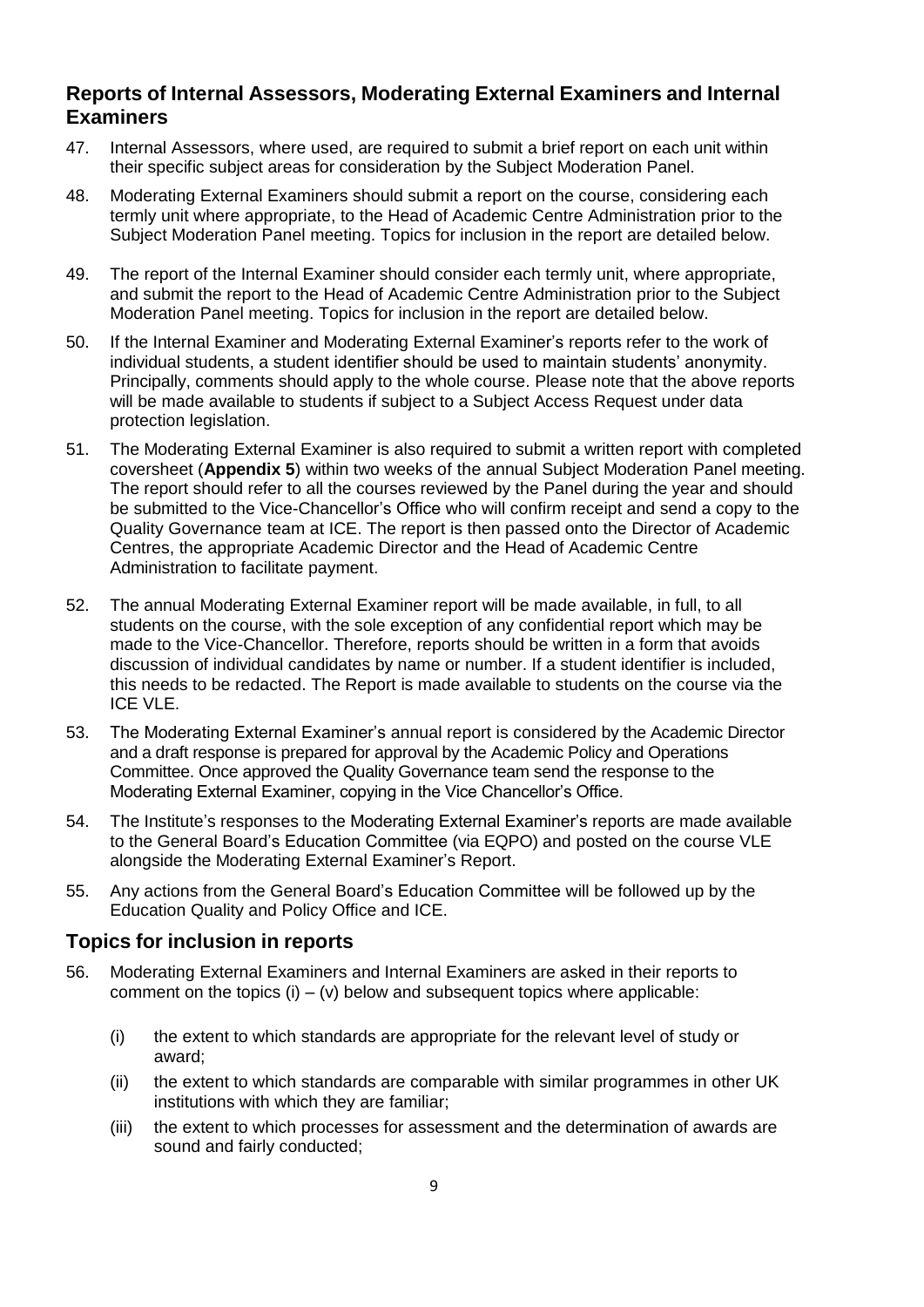- (iv) any good practice which they feel could be usefully identified for further dissemination;
- (v) whether issues raised in previous report(s) have been addressed.

They may choose to comment further on the following topics:

- the design and structure of the course;
- the quality of teaching and learning which may be indicated by student performance;
- the appropriateness of the teaching and assessment methods used and the appropriateness of assignments to the level descriptors;
- the resources available as they impact upon student performance;
- the marking scheme as deployed by the Tutor;
- the appropriateness of the Tutor's and Internal Assessor's recommendation for the award of credit;
- comparability with work from other units examined in this programme;
- whether their role is appropriate for the examination to which they were appointed, including whether or not they had sufficient access to any material needed to make the required judgements;
- any other matters they wish to raise.

#### <span id="page-9-0"></span>**Fees and expenses**

57. Fees are paid to Moderating External Examiners and Internal Examiners following attendance at the Subject Moderation Panel or Examiners' Meeting and the submission of all the required reports. Valid expenses will be reimbursed by including the cost of travel to and from the Institute and overnight accommodation where necessary.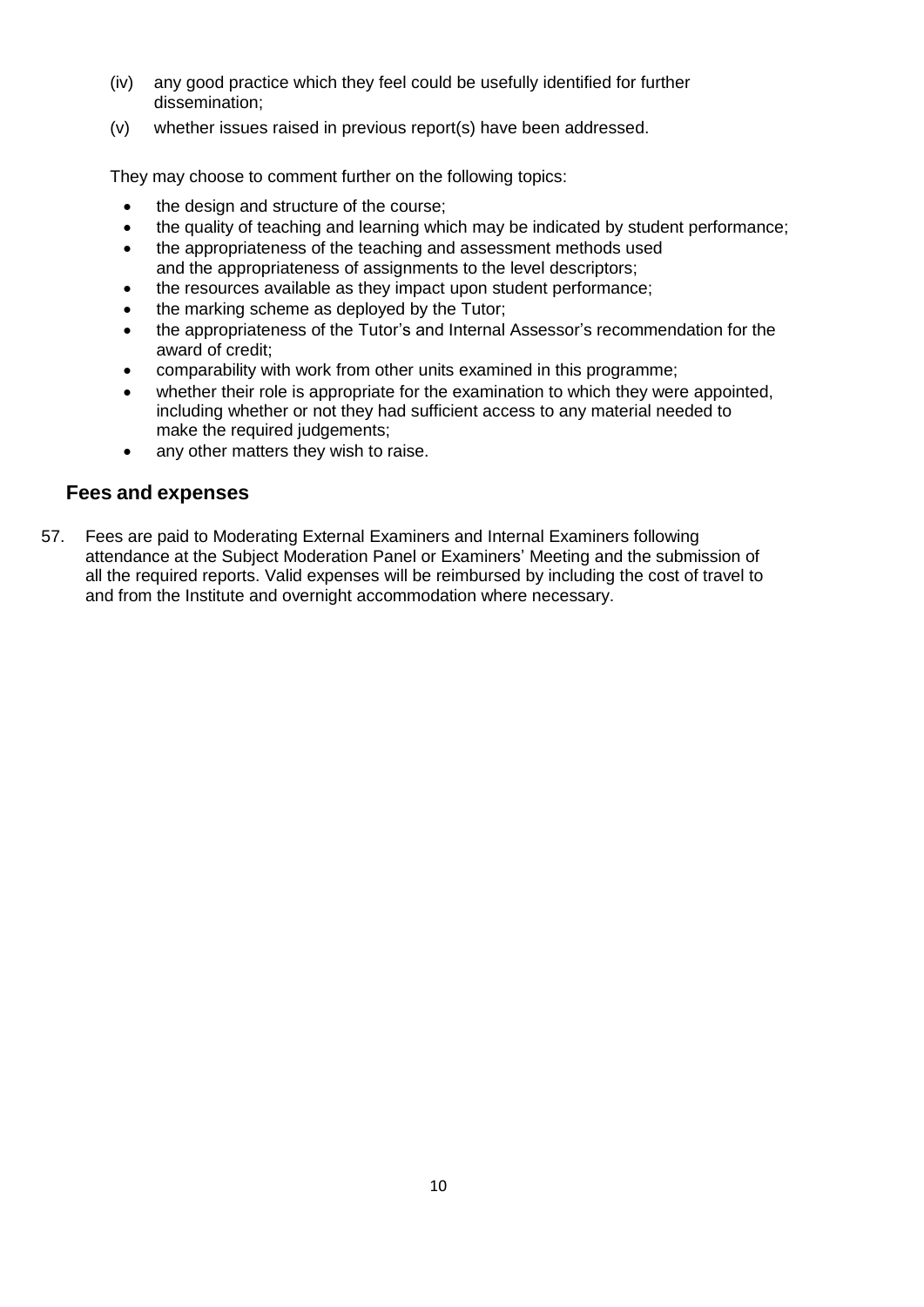# <span id="page-10-0"></span>**Appendix 1 - Studying at different academic levels: level descriptors**

For full guidance on level descriptors please see: [www.qaa.ac.uk/docs/qaa/quality-code/qualifications](https://www.qaa.ac.uk/docs/qaa/quality-code/qualifications-frameworks.pdf)[frameworks.pdf](https://www.qaa.ac.uk/docs/qaa/quality-code/qualifications-frameworks.pdf)

| <b>FHEQ Level 4</b>                                                                                                         | Undergraduate                                                                                                                                                                                                                                                                                                                                                                                                                                                                                                                                                                                |  |  |  |
|-----------------------------------------------------------------------------------------------------------------------------|----------------------------------------------------------------------------------------------------------------------------------------------------------------------------------------------------------------------------------------------------------------------------------------------------------------------------------------------------------------------------------------------------------------------------------------------------------------------------------------------------------------------------------------------------------------------------------------------|--|--|--|
| <b>Certificate</b><br>60 credits at FHEQ level 4<br><b>Certificate of Higher Education</b><br>120 credits at FHEQ level 4   | Learning at this level will reflect the ability to:<br>develop a rigorous approach to the acquisition of a<br>broad knowledge base<br>employ a range of specialised skills<br>evaluate information using it to plan and develop<br>investigative strategies and to determine solutions to a<br>variety of unpredictable problems<br>operate in a range of specific contexts taking<br>responsibility for the nature and quality of outputs                                                                                                                                                   |  |  |  |
| <b>FHEQ Level 5</b>                                                                                                         | Undergraduate                                                                                                                                                                                                                                                                                                                                                                                                                                                                                                                                                                                |  |  |  |
| <b>Diploma</b><br>60 credits at FHEQ level 5<br><b>Diploma of Higher Education</b><br>120 credits at FHEQ level 5           | Learning at this level will reflect the ability to:<br>generate ideas through the analysis of concepts at an<br>abstract level, with a command of specialised skills and the<br>formulation of responses to well-defined and abstract<br>problems<br>analyse and evaluate information<br>exercise significant judgement across a broad range of<br>functions<br>accept responsibility for determining and achieving<br>personal and/or group outcomes.                                                                                                                                       |  |  |  |
| <b>FHEQ Level 6</b>                                                                                                         | Undergraduate                                                                                                                                                                                                                                                                                                                                                                                                                                                                                                                                                                                |  |  |  |
| <b>Advanced Diploma</b><br>120 credits at FHEQ level 6                                                                      | Learning at this level will reflect the ability to:<br>critically review, consolidate and extend a systematic and<br>coherent body of knowledge, utilising specialised skills<br>across an area of study<br>critically evaluate new concepts and evidence from a<br>range of sources<br>transfer and apply diagnostic and creative skills and<br>exercise significant judgement in a range of situations<br>accept accountability for determining and achieving<br>personal and/or group outcomes.                                                                                           |  |  |  |
| <b>FHEQ Level 7</b>                                                                                                         | Postgraduate                                                                                                                                                                                                                                                                                                                                                                                                                                                                                                                                                                                 |  |  |  |
| <b>Postgraduate Certificate</b><br>60 credits at FHEQ level 7<br><b>Postgraduate Diploma</b><br>120 credits at FHEQ level 7 | Learning at this level will reflect the ability to:<br>display mastery of a complex and specialised areas of<br>knowledge and skills<br>employ advanced skills to critically evaluate new<br>$\bullet$<br>concepts and evidence from a range of sources<br>conduct independent research<br>accept accountability for related decision making,<br>$\bullet$<br>including via the use of supervisions<br>develop appropriate personal qualities and professional<br>attitudes<br>critically evaluate one's own approach to a subject<br>develop an awareness of a subject in its wider context |  |  |  |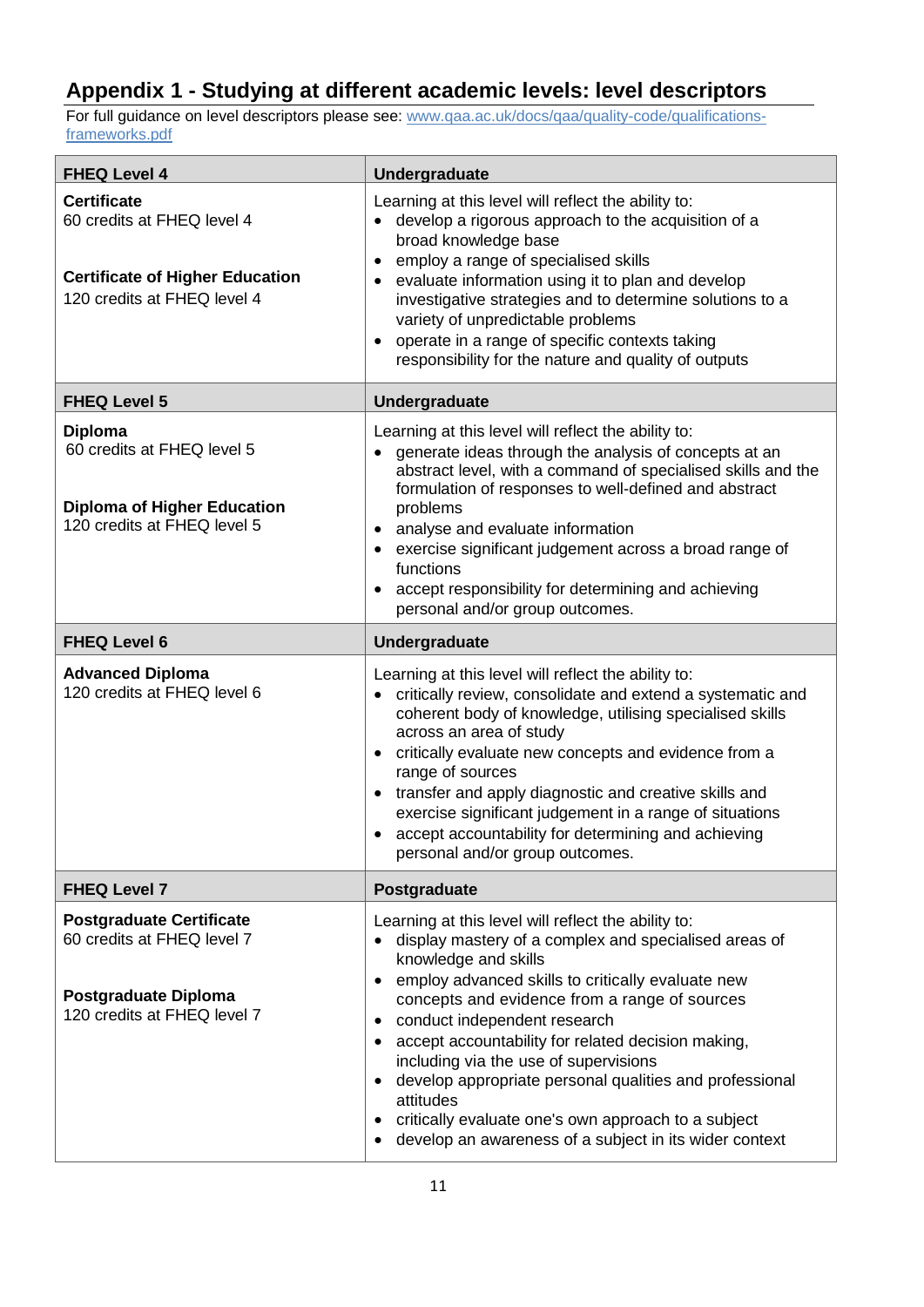# <span id="page-11-0"></span>**Appendix 2 - Marking scale for termly units and courses at undergraduate level**

| Mark $(%)$       | <b>Student's work shows:</b>                                                                                                                                                                                                                                                                                                                                                           |
|------------------|----------------------------------------------------------------------------------------------------------------------------------------------------------------------------------------------------------------------------------------------------------------------------------------------------------------------------------------------------------------------------------------|
| <b>Excellent</b> |                                                                                                                                                                                                                                                                                                                                                                                        |
| $80 - 100$       | • Evidence of exceptional quality over and above the criteria listed<br>below.                                                                                                                                                                                                                                                                                                         |
| $70 - 79$        | • Wide range of knowledge and information and evidence of<br>independence of thought.<br>• Appropriate and perceptive reference to relevant academic<br>sources.<br>• A consistent demonstration of powers of critical analysis and<br>synthesis in developing arguments.                                                                                                              |
| Good             |                                                                                                                                                                                                                                                                                                                                                                                        |
| $60 - 69$        | • A thorough grasp of relevant knowledge and information.<br>• Extensive reference to appropriate academic sources.<br>• Clear evidence of an analytical approach to the issues raised by<br>the topic.<br>• The capacity to engage critically with arguments and evidence.                                                                                                            |
| <b>Competent</b> |                                                                                                                                                                                                                                                                                                                                                                                        |
| $50 - 59$        | • A secure grasp of relevant knowledge and information and<br>evidence of a competent understanding of relevant concepts.<br>• Reference to a reasonable range of relevant academic sources.<br>• Some evidence of an analytical and critical approach.                                                                                                                                |
| <b>Weak</b>      |                                                                                                                                                                                                                                                                                                                                                                                        |
| $40 - 49$        | • Evidence of assimilation of relevant knowledge, but contains some<br>errors, omissions or irrelevancies.<br>• Limited reference to relevant academic sources.<br>• Little evidence of analysis or a critical approach.<br>• Some weakness in the structuring of assignments.                                                                                                         |
|                  | <b>PASS THRESHOLD</b>                                                                                                                                                                                                                                                                                                                                                                  |
| Fail             |                                                                                                                                                                                                                                                                                                                                                                                        |
| $0 - 39$         | • Some elements of relevant knowledge but contains significant<br>errors, omissions or irrelevancies.<br>• Evidence of a poor grasp of relevant concepts.<br>• Poorly structured assignments failing to address the issues under<br>discussion.<br>• Work of an extremely low standard, fundamentally failing to<br>address relevant issues.<br>• Incoherent argument, serious errors. |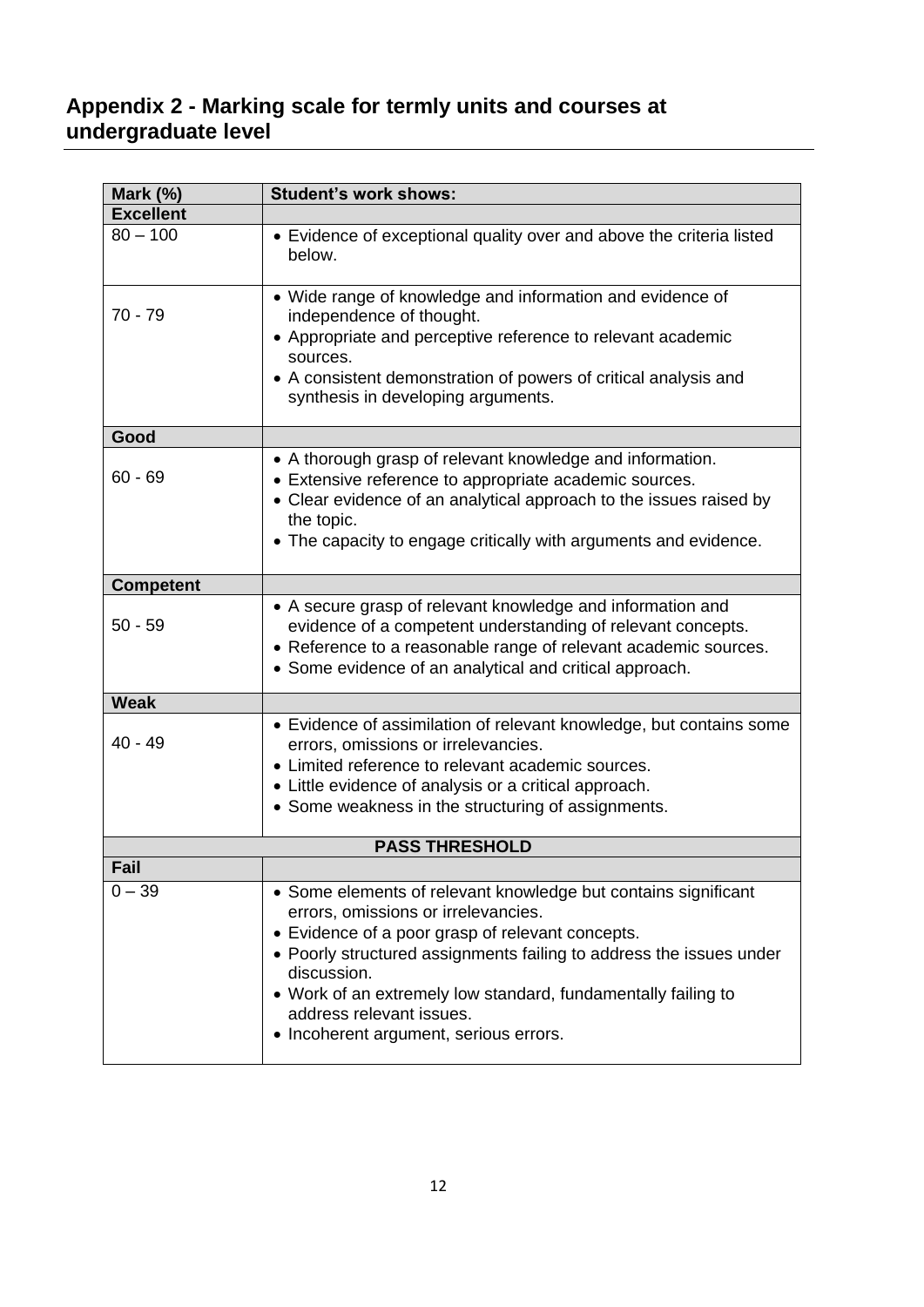# <span id="page-12-0"></span>**Appendix 3 - Marking scale for termly units and courses at postgraduate level**

| <b>Numerical</b><br>scale | <b>Mark awarded</b>                                                 | <b>Student's work shows</b>                                                                                                                                                                                                                                                                                                            |  |  |  |
|---------------------------|---------------------------------------------------------------------|----------------------------------------------------------------------------------------------------------------------------------------------------------------------------------------------------------------------------------------------------------------------------------------------------------------------------------------|--|--|--|
| <b>Excellent</b>          |                                                                     |                                                                                                                                                                                                                                                                                                                                        |  |  |  |
| 80-100                    | Pass with<br>distinction (where<br>programme awards<br>distinction) | • Evidence of the exceptional quality in relation to the criteria listed<br>for the award of 70-79% and outstanding critical insights and<br>thought-provoking arguments.                                                                                                                                                              |  |  |  |
| 75-79                     | Pass with<br>distinction (where<br>programme awards<br>distinction) | • An accessible, accurate and clear account.<br>• Clear assimilation and understanding of the evidence.<br>• Well informed by a wide range of relevant ideas.<br>• Excellent analyses, arguments and explanations.<br>• Exceptionally good structuring of the material with clear<br>progression and development as the work proceeds. |  |  |  |
| Good                      |                                                                     |                                                                                                                                                                                                                                                                                                                                        |  |  |  |
| 70-74                     | Pass                                                                | • An accessible, accurate and direct account.<br>• Clear assimilation and understanding of the evidence.<br>• Well informed by current ideas.<br>• Very good analyses, arguments and explanations.<br>Very good insights and personal reflections on the material.<br>Carefully structured and organised presentation.                 |  |  |  |
| <b>Competent</b>          |                                                                     |                                                                                                                                                                                                                                                                                                                                        |  |  |  |
| 65-69                     | Pass                                                                | • An accessible, accurate and direct account.<br>• Good analyses, arguments and explanations.<br>• Good insights and personal reflections on the material.<br>• Well-organised presentation.                                                                                                                                           |  |  |  |
| 60-64                     | Pass                                                                | • An accessible, accurate and direct account.<br>• Fair analyses, arguments and explanation but with some<br>remaining gaps or confusion.<br>• Fair degree of personal insight.<br>Reasonably well organised presentation.                                                                                                             |  |  |  |
|                           | <b>PASS THRESHOLD</b>                                               |                                                                                                                                                                                                                                                                                                                                        |  |  |  |
| 50-59                     | Fail                                                                | • Reliance on a restricted range of evidence, or irrelevant material<br>introduced.<br>• Weaknesses of factual description.<br>Weaknesses in the analyses, arguments and explanations.<br>Weaknesses in the insights and reflections on the material.<br>Weakly-organised presentation with a poor progression through<br>the work.    |  |  |  |
| $0 - 49$                  | Fail                                                                | Limited range of evidence or lack of focus.<br>Weak understanding of the material presented.<br>Lack of coherent argument.<br>Absence of personal insight.<br>Serious weaknesses in the organisation of the presentation.                                                                                                              |  |  |  |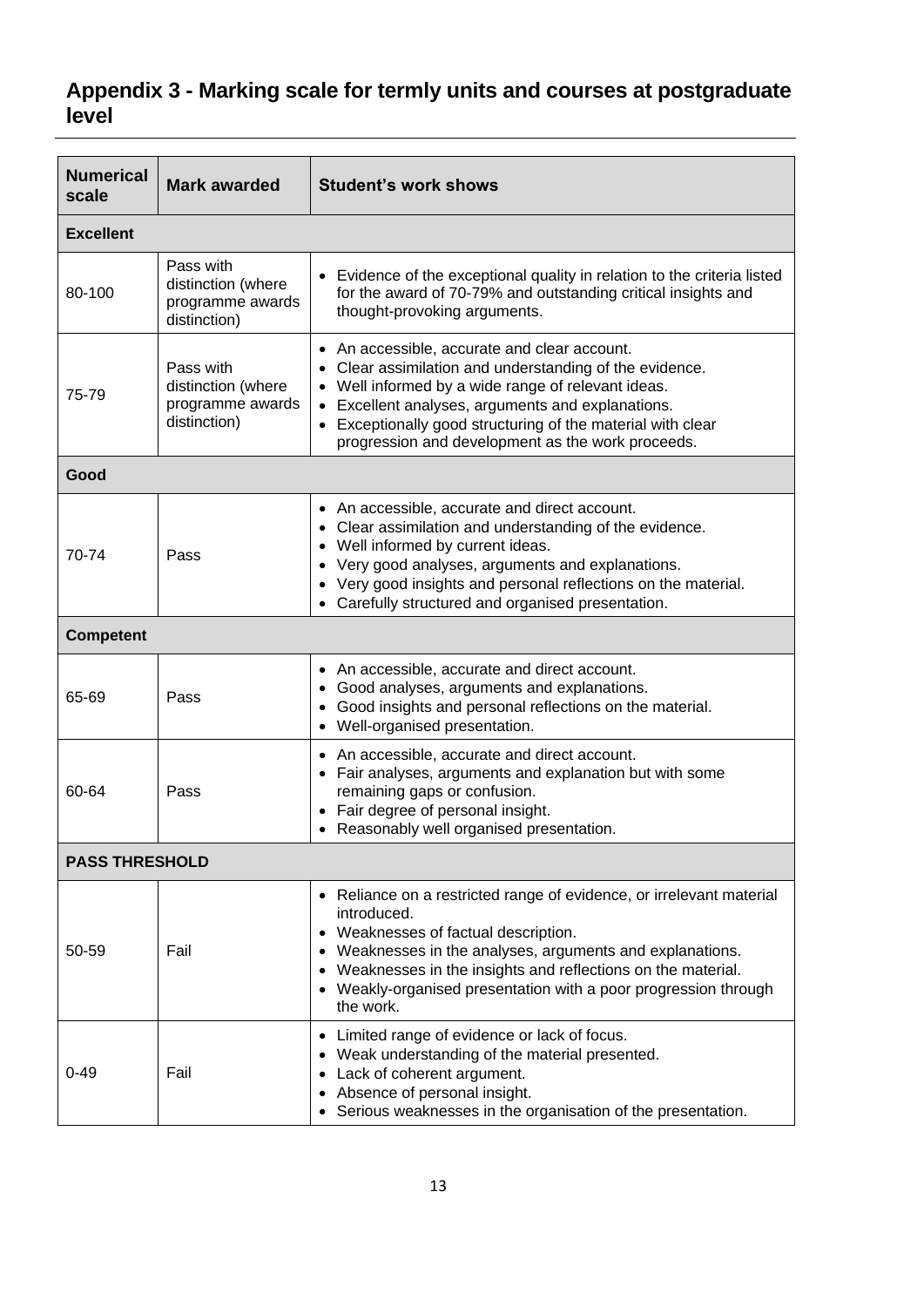# <span id="page-13-0"></span>**Appendix 4 – Terms of Reference: Academic Policy and Operations Committee**

### 1. Purpose and Duties

#### To:

- (i) act as administering body, on behalf of the Strategic Committee, in accordance with the Ordinances for the Master of Studies (MSt) Degree and to act as admitting body for the MSt Degree (including consideration of cases in support of non-standard applications);
- (ii) act as administering body, on behalf of the Strategic Committee, in accordance with the Ordinances for Diplomas and Certificates open to non-members of the University and offered by ICE, including the conferment of such University awards;
- (iii) have quality assurance oversight for ICE-delivered programmes;
- (vi) receive reports and recommendations from:
	- (a) the academic divisions of the Institute
	- (b) Examiners
	- (c) Subject Moderation Panels
	- (d) the Programme Review Panel
	- (e) the MSt Committee
	- (f) relevant Degree Committees (including recommendations for MSt admissions, cases in support of non-standard MSt applications, MSt withdrawals and intermittences, MSt year-1 results including recommendations for exit awards, final MSt results and Examiners' reports)
	- (g) the Assessment Standards Panel / Academic misconduct investigatory meeting
	- (h) Mitigating Circumstances Committee;
	- (i) relevant working groups;
- (v) make recommendations to the Strategic Committee on proposals for new programmes, for recommendation to the University's Education Committee, as appropriate;
- (vi) review and advise the Strategic Committee, where relevant, on issues relating to quality assurance, academic policies, programme development and University awards, panel tutors and academic administration;
- (vii) advise the Director on the matters above and to report to the Strategic Committee as appropriate.

#### 2. Membership

- 2.1 The membership shall consist of:
	- (i) Director of Academic Centres, *ex officio (Dr Corinne Boz) -* Chair
	- (ii) Director of Continuing Education, *ex officio (Dr James Gazzard)*
	- (iii) Director of International Programmes and Lifelong Learning, *ex officio (Sarah Ormrod)*
	- (iv) Assistant Director to Academic Centres (Academic), *ex officio (Dr Tom Monie)*
	- (v) Assistant Director to Academic Centres (Student Experience), *ex officio (Garry Bishop)*
	- (vi) The Academic Directors (or nominee) of the Institute of Continuing Education (*Jenny Bavidge, Gilly Carr, Alexander Carter, Roxane Farmanfarmaian, Midge Gillies, Jane Gregory, Oliver Hadeler, Lydia Hamlett, Nigel Kettley, Thomas Monie, Chris Smith, Samantha Williams)*
	- (vii) Head of the Quality and Policy Office, *ex officio (Gemma Long) or delegate*
	- (viii) Head of Marketing, *ex officio (Christine Kinally)*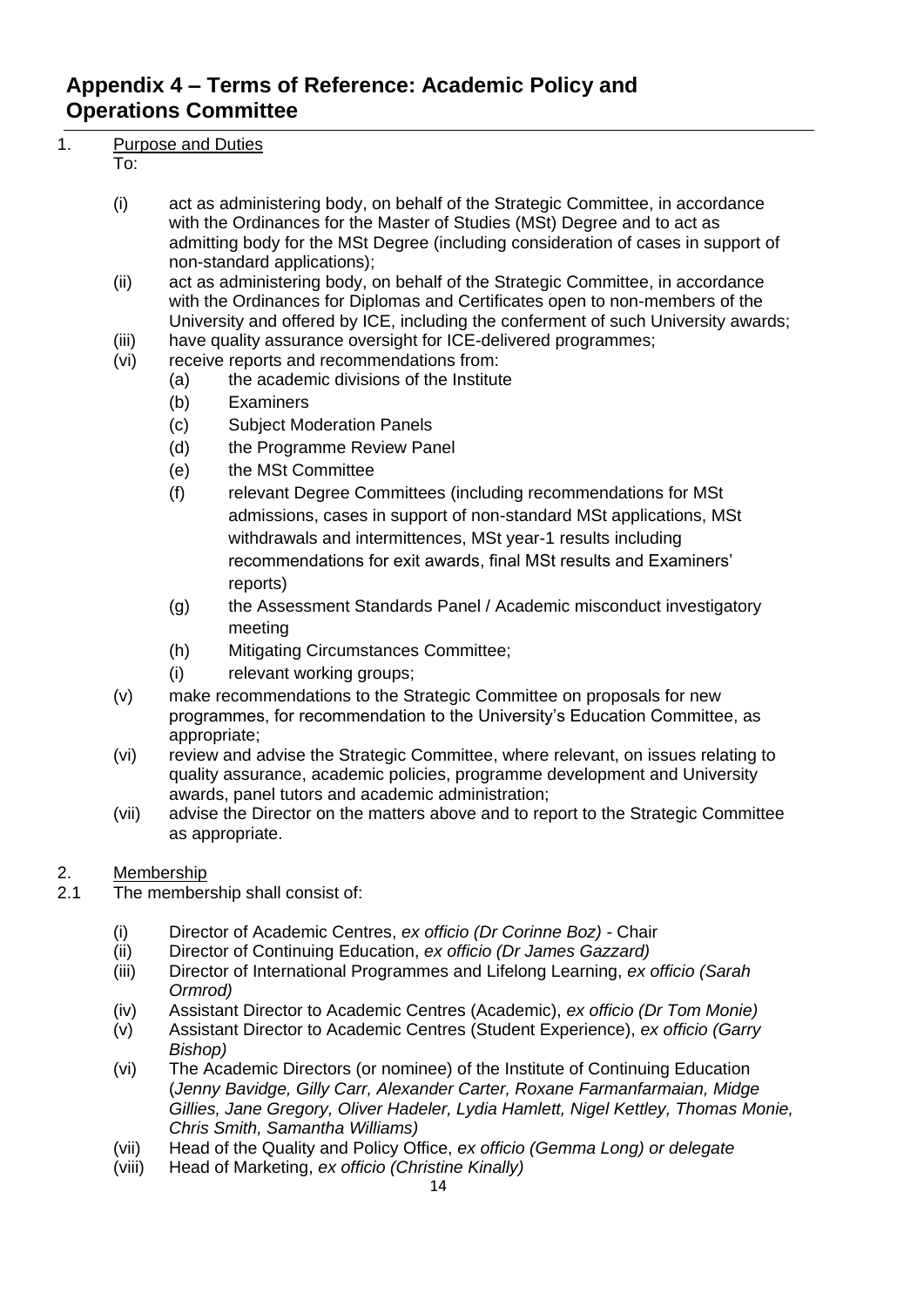- (ix) ICE Admissions Manager, *ex officio (Ruth Eddleston) or delegate*
- (x) Four Heads of Academic Centre Administration appointed by the relevant Heads of Division to represent each Academic Centre *(Peter Drew, Zara Kuckelhaus, Gillian Barclay/Shamiso Barnett (shared membership) and Ola Dlugokencka/Sarah Blakeney (shared membership)*
- (xi) Head of Technology Enhanced Learning, *ex officio (Cory Saarinen)*
- (xii) Three student representatives *(one undergraduate, one postgraduate and Lifelong Learning)*
- 2.2 Except as otherwise provided, members of the Committee shall be appointed/elected in the Michaelmas Term to serve for three years from 1 January following their appointment.
- 2.3 Members are expected to attend all meetings of which due notice has been given, unless on leave of absence.

#### 3. Attendance

The Committees may invite other individuals to meetings to report on specific items relevant to their objectives.

#### 4. Quorum

- 4.1 The Quorum shall be 12:
- 4.2 A duly convened meeting of the Committee, at which a quorum is present, shall be competent to exercise all or any of the authorities, powers and discretions vested in, or exercisable by, the Committee.

#### 5. Frequency

The Committee shall meet monthly during term time, unless otherwise agreed.

6. Reserved Business

No student shall be present, whether as a member or otherwise, at a meeting, for the discussion of, or decision on, any matter which the Chair of the meeting declares to be reserved.

As outlined in Statutes and Ordinances<sup>1</sup> the following matters shall be reserved:

- (i) the employment or promotion, or any matter relating to the employment or promotion, of individuals by the University;
- (ii) the admission and academic assessment of individuals;
- (iii) such other matters as may be specified by Statute or Ordinance in respect of any particular body or class of bodies; and
- (iv) any other matter at the discretion of the Chair;

#### 7. Reporting

The minutes of the Committee shall formally be recorded by the Quality Governance Manager, (*Kirsty Woodgate*) or delegate. Committee minutes shall be submitted to the Strategic Committee, together with a brief report, highlighting key issues for the Strategic Committee's attention, to provide assurance on the responsibilities of the Academic Policy and Operations Committee.

#### 8. Administration

 $\overline{a}$ 

The Quality Governance Manager (*Kirsty Woodgate*) or delegate shall support the Committee by:

8.1 providing timely notice of meetings and forwarding details including the agenda and supporting papers to members and attendees in advance of the meetings;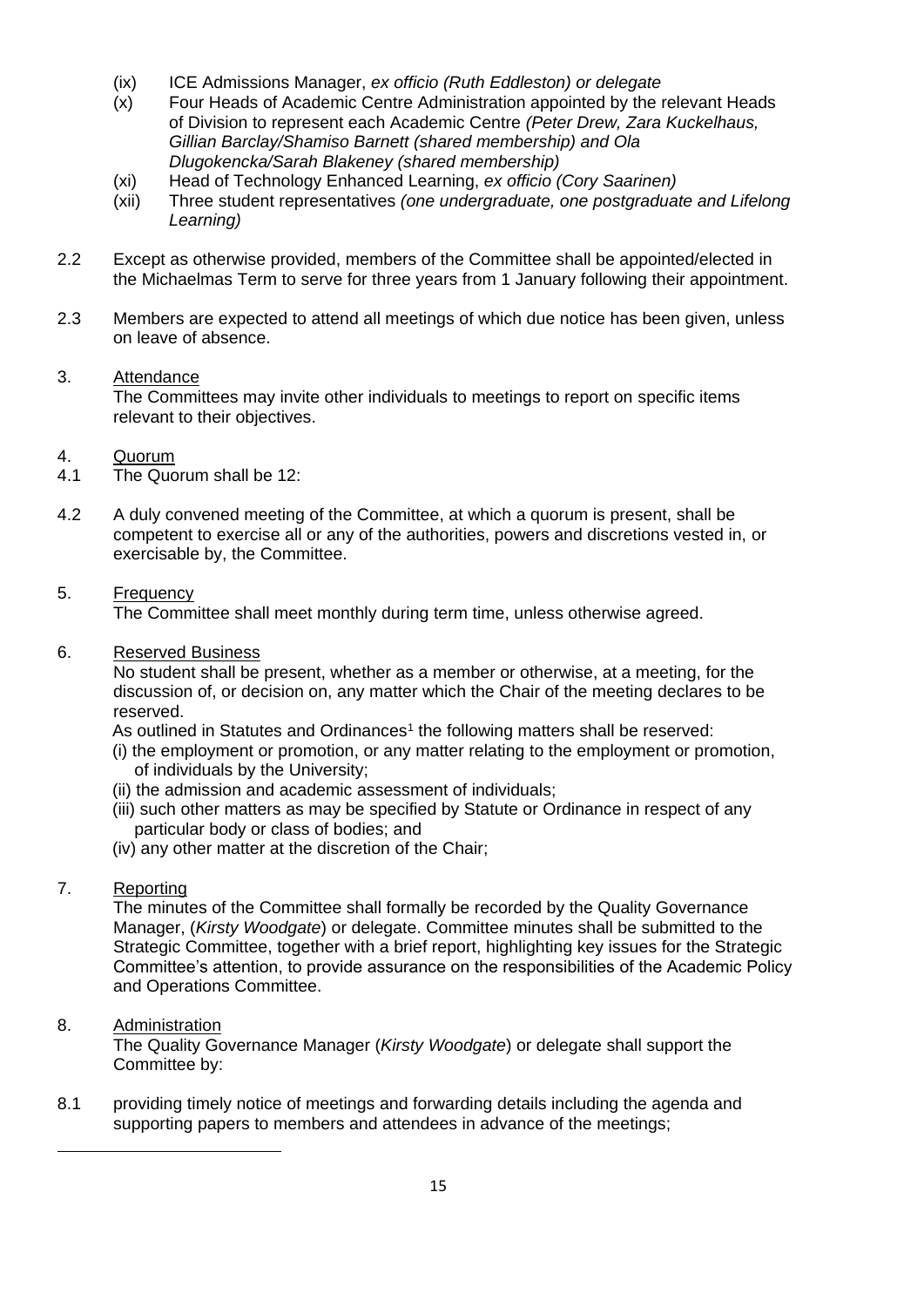- 8.2 enforcing a disciplined timeframe for agenda items and papers, as below:
	- (i) At least ten working days prior to each meeting, agenda items will be due.
	- (ii) At least seven working days before each meeting, papers will be due.
	- (iii) At least five working days prior to each meeting, papers will be issued to all members and any attendees.
	- (iv) The Secretary, with the agreement of the Chair, shall have authority to reject papers which are late or have been inadequately prepared or do not fall within the Committee's remit;
- 8.3 recording and circulating formal minutes of meetings and keeping a record of matters arising and issues to be carried forward, circulating approved draft minutes within five working days from the date of the last meeting;
- 8.4 advising the Chair and the Committee about fulfilment of the Committee's Terms of Reference and related governance matters.
- 8.5 Reports which do not require discussion shall be starred. Any member of the Committee wishing to discuss a starred item should contact the Secretary at least 3 working days before the Committee meets. Reports will not be un-starred after this time.
- 8.6 Items of Any Other Business (AOB) shall be raised with the Chairman or Secretary by close of play on the day before the Committee meets. Unless at the discretion of the Chair, members shall not be permitted to raise items of AOB on the day of the meeting.

#### 9. Review

- 9.1 The Committee shall undertake a self-assessment on an annual basis and consider its effectiveness in discharging its responsibilities as set out in these Terms of Reference.
- 9.2 The Committee shall review its Terms of Reference at least once a year to ensure it is operating at maximum effectiveness and make any suggestions for alteration to the Strategic Committee.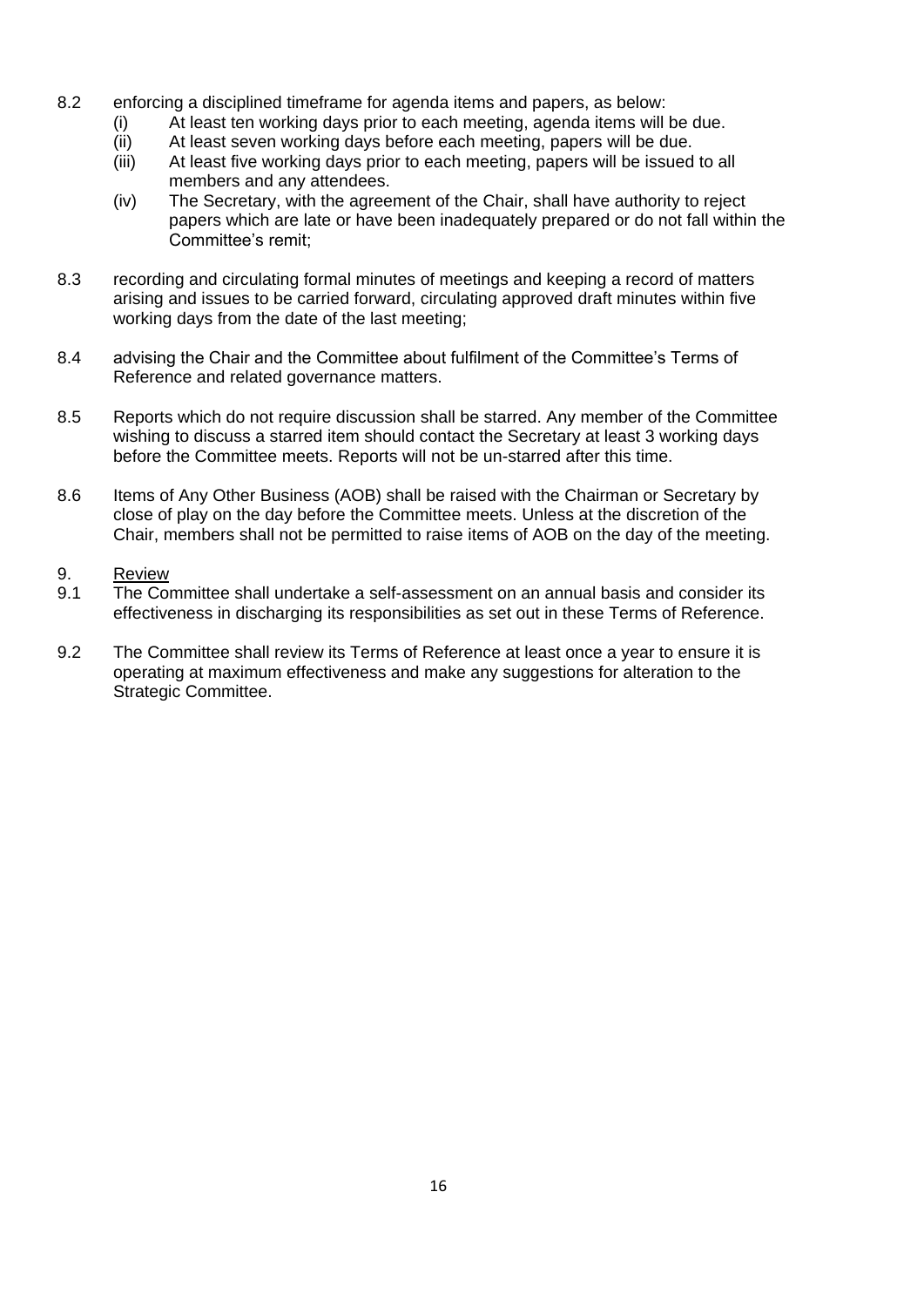# <span id="page-16-0"></span>**REPORT FORM FOR MODERATING EXTERNAL EXAMINERS**

| Name and Title:                                           |                                   |
|-----------------------------------------------------------|-----------------------------------|
| Email:                                                    |                                   |
| Home institution:                                         |                                   |
| Award or subject area examined:                           |                                   |
| Associated University of Cambridge<br>Faculty/Department: | Institute of Continuing Education |

#### **Please tick the statement which most closely reflects your views of the award.**

TICK HERE

| The standards set for the award(s) or subject area(s) above were appropriate.                 |  |
|-----------------------------------------------------------------------------------------------|--|
| The processes for assessment, examination and the determination of awards were sound and      |  |
| fairly conducted.                                                                             |  |
| Any recommendations made are for the purposes of enhancement to the course and its            |  |
| assessment.                                                                                   |  |
| The standards set for the award(s) or subject area(s) above were appropriate.                 |  |
| The processes for assessment, examination and the determination of awards were sound and      |  |
| fairly conducted.                                                                             |  |
| HOWEVER, there are some risks to the future assurance of the course and its assessment,       |  |
| as outlined in my recommendations.                                                            |  |
| There are immediate concerns or risks relating to the standards set for the awards or subject |  |
| areas above and/or the processes for assessment, examination and the determination of awards. |  |
| These require immediate action on behalf of the University to prevent reoccurrence in the     |  |
| next available offering.                                                                      |  |
|                                                                                               |  |

| Please tick as appropriate:                                                                                                                      | Yes | No. | N/A |
|--------------------------------------------------------------------------------------------------------------------------------------------------|-----|-----|-----|
| Are you satisfied that you received sufficient programme materials (programme<br>handbooks, regulations, and marking criteria)?                  |     |     |     |
| Are you satisfied that you were consulted adequately on draft examination papers, and<br>that the level of questions was appropriate?            |     |     |     |
| Were you given sufficient opportunity to scrutinise the general standard and<br>consistency of marking of examination scripts and/or coursework? |     |     |     |
| Have issues raised in previous report(s) been addressed to your satisfaction?                                                                    |     |     |     |

**Please return this form, with your full report, to: vcexternalexaminers@admin.cam.ac.uk Or:** The Vice-Chancellor, University of Cambridge, The Old Schools, Cambridge, CB2 1TN. This form can be downloaded from the Tutor guidance site in the VLE. Please also forward a copy of the form to the Quality Governance Manager at qa@ice.cam.ac.uk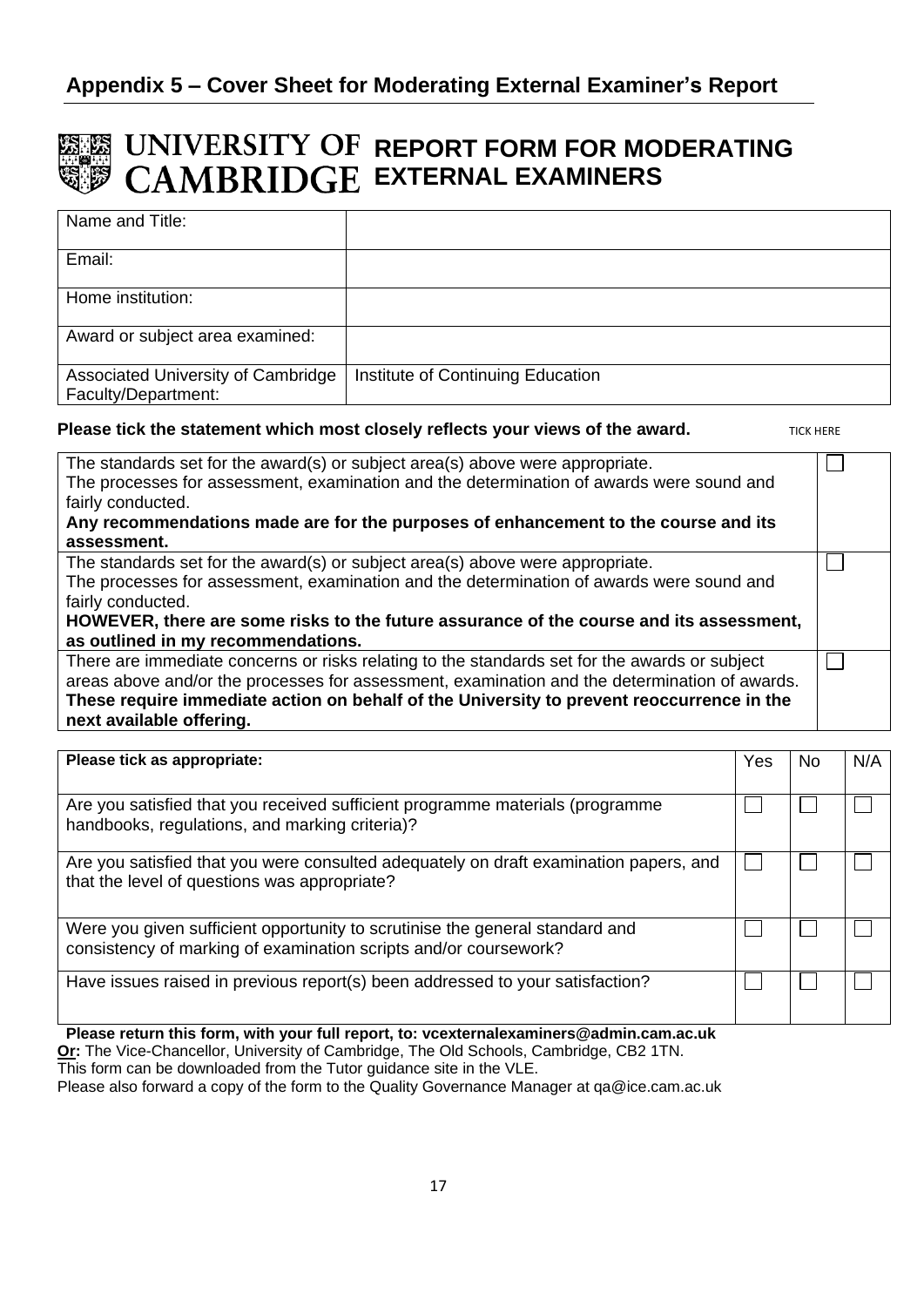#### **Please comment on the following areas:**

The extent to which standards are appropriate for the assessments and the qualification.

The extent to which standards are comparable with similar programmes in other UK institutions with which you are familiar.

The extent to which processes for assessment, and the determination of awards were sound and fairly conducted.

Any good practice which you feel could be usefully identified for further dissemination.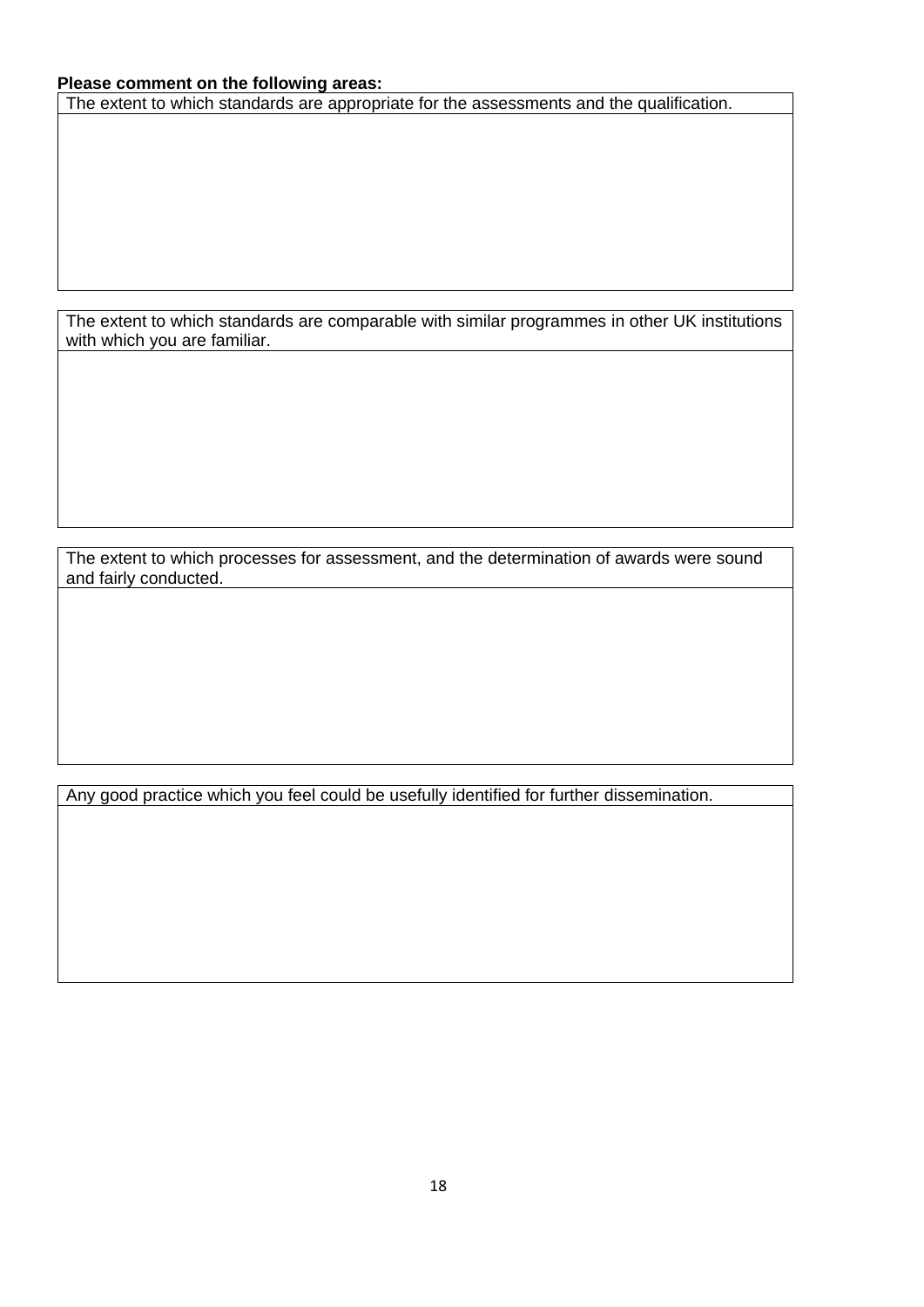You may also wish to include commentary on the following topics:

**the assessment** (*the design, structure and marking of the assessment; the procedures for assessment, including the basis and rationale for any comparisons of standards made; the strengths and weaknesses of the students as a cohort; whether your role is appropriate for the course to which you were appointed, including whether or not you had sufficient access to any materials needed to make the required judgements*)

**the course** (*the curriculum, its aims, content and development; resources as they impact upon student performance; the quality of teaching and learning, which may be indicated by student performance*)